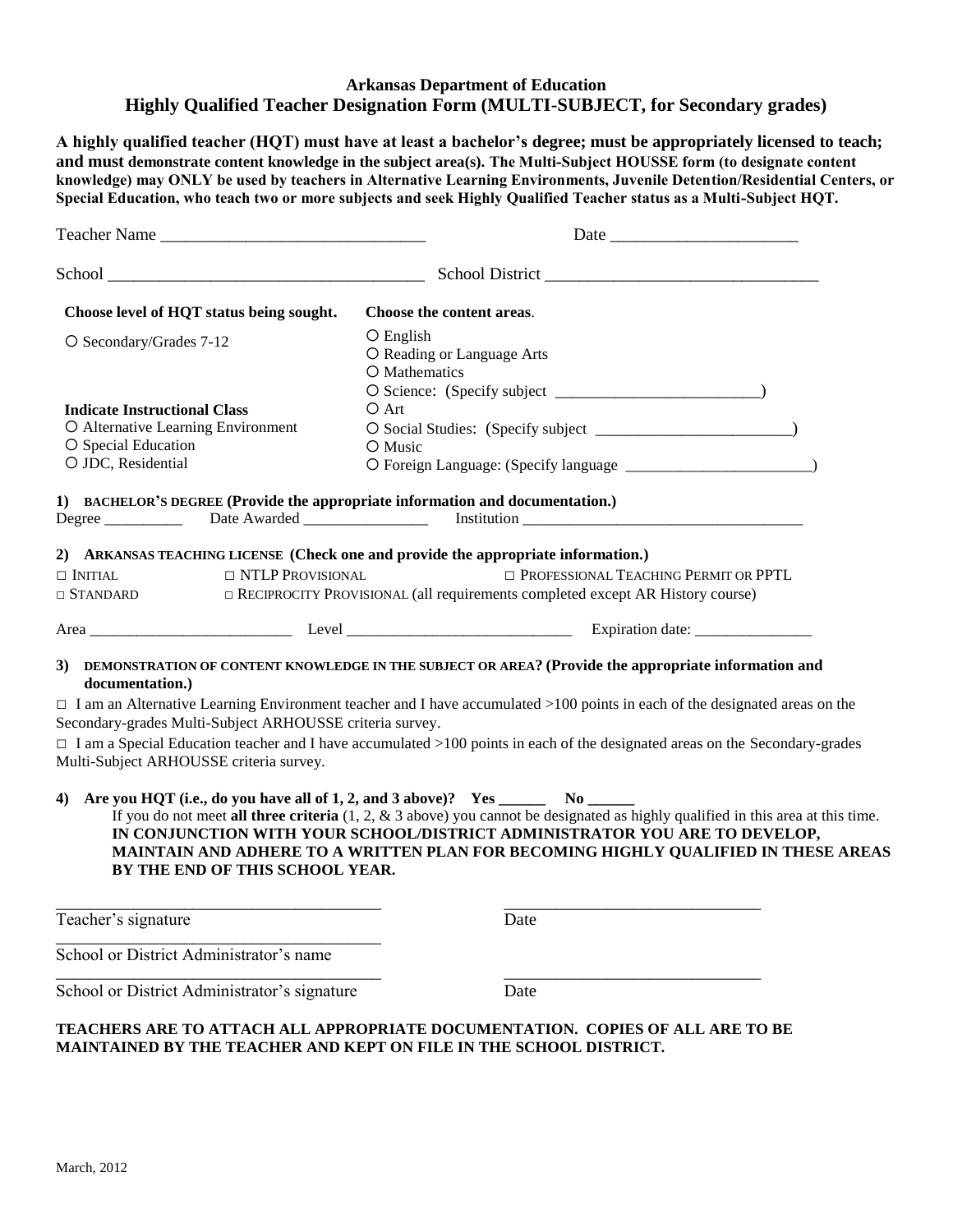#### **Multi-Subject Arkansas High Objective Uniform State Standard of Evaluation (MS-ARHOUSSE) for Secondary grades**

**To establish Highly Qualified status as a Multi-Subject teacher a teacher must be teaching in one of the Instructional Classes listed below, and be teaching two or more of the content areas listed below. To demonstrate content knowledge via Multi-Subject ARHOUSSE a minimum of 100 points is required per content area taught.** 

| Teacher Name                               |                              |                                                                       |  |
|--------------------------------------------|------------------------------|-----------------------------------------------------------------------|--|
|                                            |                              |                                                                       |  |
| Indicate level of HQT status being sought. |                              | Indicate the content areas to be considered for this HQT designation. |  |
| $\overline{O}$ Secondary/Grades 7-12       | $\bigcirc$ English<br>O Math | O Reading / Language Arts                                             |  |
| <b>Indicate Instructional Class</b>        | O Art                        |                                                                       |  |
| O Alternative Learning Environment         | O Music                      |                                                                       |  |
| O Special Education                        |                              |                                                                       |  |
| O JDC, Residential, Other                  |                              |                                                                       |  |

# **NOTE: CONTENT KNOWLEDGE ONLY USE MULTIPLE SHEETS AS NECESSARY**

Subject (from page 1) \_\_\_\_\_\_\_\_\_\_\_\_\_\_\_\_\_\_\_\_\_\_\_\_\_\_\_\_\_\_\_\_\_\_\_\_\_\_\_\_\_\_\_\_\_\_\_\_\_

| The following evidence must be in the <b>content area indicated above</b> .               |                                       | <b>Points</b> |
|-------------------------------------------------------------------------------------------|---------------------------------------|---------------|
| Praxis II Middle School: Content Knowledge test (#0146)), Praxis II: Middle School        |                                       |               |
| Multiple Subjects (#5141), or other appropriate state-mandated content-area               |                                       |               |
| assessment if the subject area above is Math, Science, English or Social Studies          | 25 points                             |               |
| National Teacher Exam Content Area Assessment(s) for this content area (e.g.,             |                                       |               |
| Praxis # 010) or other non-Praxis non-licensure Content test (Describe.) CLEP Exams       |                                       |               |
| in content area                                                                           | 50 points                             |               |
| NBPTS Certification in this content area                                                  | $100$ pts                             |               |
| Content test <b>in this area</b> taken for licensure in another state.                    |                                       |               |
| (Describe)                                                                                |                                       |               |
|                                                                                           | $100$ pts                             |               |
| Years of teaching experience in this subject area within the last ten years (10)          | $#$ of years $\overline{\phantom{a}}$ |               |
| pts/year)                                                                                 | $(50 \text{ pts} \text{ max})$        |               |
| <b>Content-based</b> Professional Development - according to the school's Prof. Dev. Plan | # of years                            |               |
| $(1 \text{ pt/hr up to } 8 \text{ pts/year})$                                             | $(40 \text{ pts} \text{ max})$        |               |

### The following, if used, must **NOT HAVE BEEN USED ABOVE** under Professional Development.

| College/University Coursework in the content area<br>List coursework by the contract of the contract of the contract of the contract of the contract of the contract of the contract of the contract of the contract of the contract of the contract of the contract of the contrac | # credit hours                 |
|-------------------------------------------------------------------------------------------------------------------------------------------------------------------------------------------------------------------------------------------------------------------------------------|--------------------------------|
|                                                                                                                                                                                                                                                                                     | 3 pts per credit hour          |
| Served in an administrative capacity in the content area, e.g., Dept. chair, ACSIP chair,                                                                                                                                                                                           |                                |
| Lead teacher, etc.                                                                                                                                                                                                                                                                  | # of years served              |
| Describe:                                                                                                                                                                                                                                                                           |                                |
|                                                                                                                                                                                                                                                                                     | 10 pts per year                |
|                                                                                                                                                                                                                                                                                     | $(30 \text{ pts} \text{ max})$ |
| Documented Committee service in <b>local (LEA)</b> or Education Service Co-operatives                                                                                                                                                                                               |                                |
| curriculum development in this content area in the last five years                                                                                                                                                                                                                  | # of activities                |
| Describe:                                                                                                                                                                                                                                                                           |                                |
|                                                                                                                                                                                                                                                                                     | 5 pts per activity             |
|                                                                                                                                                                                                                                                                                     | $(25 \text{ pts} \text{ max})$ |